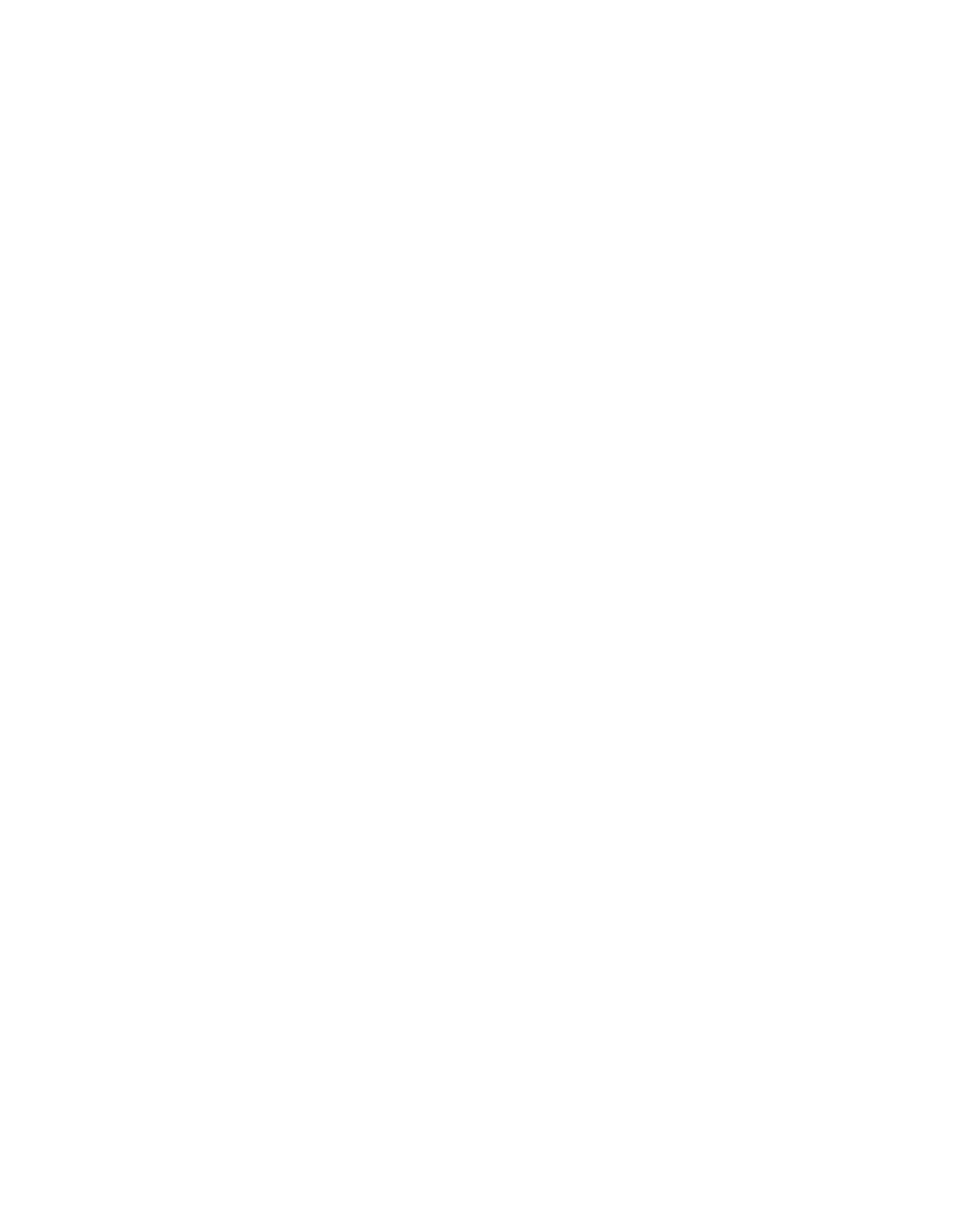# Underrepresentation of Hispanics in Higher Education & the Need to Change

Undergraduate, Graduate, Faculty, Presidents

≹≮

The 32nd Tomás Rivera Lecture

Presented at the Annual Conference of the American Association of Hispanics in Higher Education (AAHHE)

Costa Mesa, California

March 10, 2016

Antonia Hernández, President and Chief Executive Officer, California Community Foundation

> Educational Testing Service Princeton, NJ 08541-0001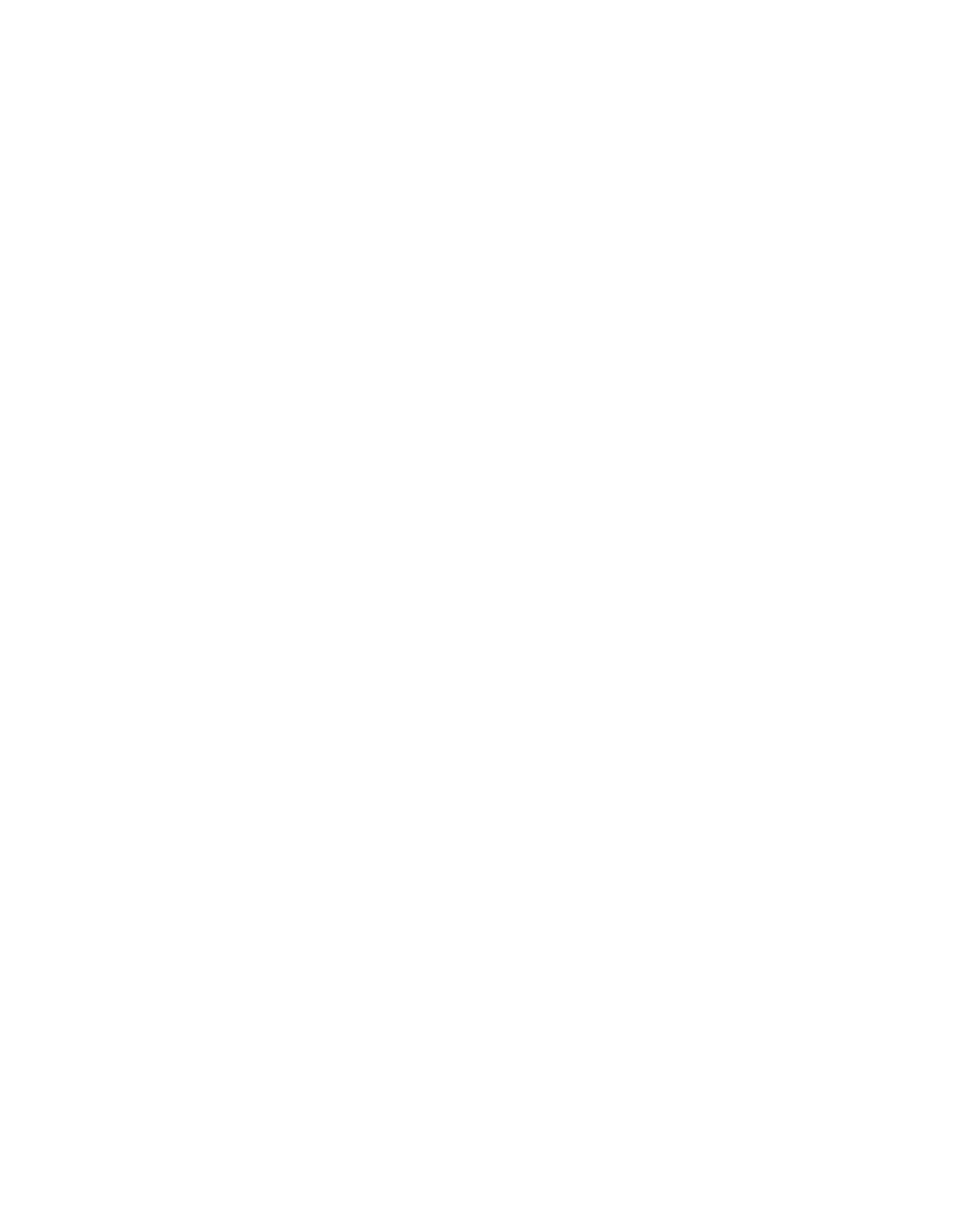# TABLE OF CONTENTS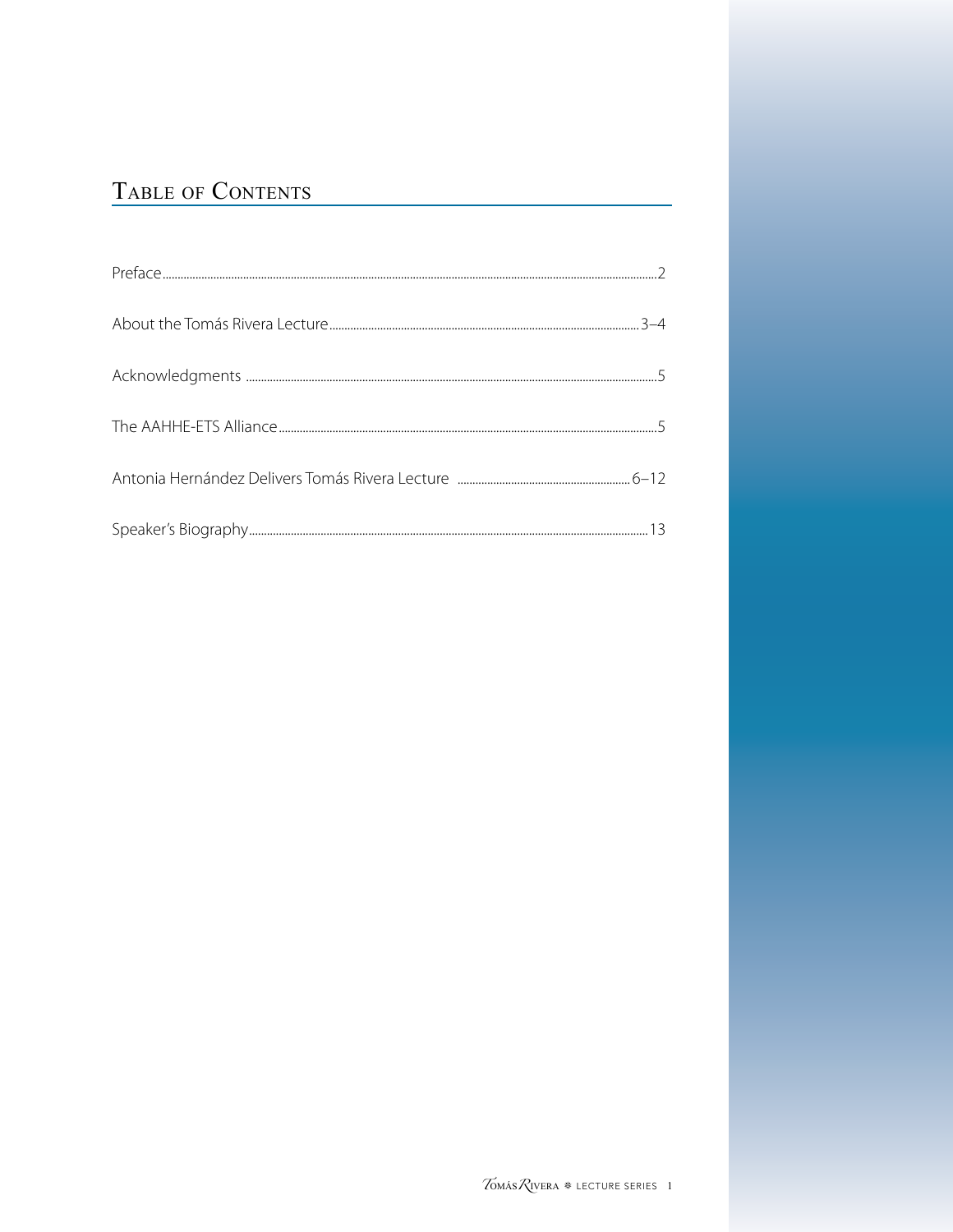#### <span id="page-5-0"></span>PREFACE

ETS is pleased to join with the American Association of Hispanics in Higher Education (AAHHE) to publish the 32nd annual Tomás Rivera Lecture. This year's lecture was delivered by Antonia Hernández, the president and chief executive officer of the California Community Foundation, a leading benefactor of health and human services, affordable housing, early childhood education, and arts and culture in Southern California.

A graduate of the UCLA School of Law, Ms. Hernández has been an advocate for the underserved in both the courtroom and the community. Prior to joining the California Community Foundation, she served as president and general counsel of the Mexican American Legal Defense and Educational Fund; staff attorney with the Los Angeles Center for Law and Justice; and counsel to the United States Senate Committee on the Judiciary.

Throughout her career, Ms. Hernández has focused on the interests of the underserved. In her Tomás Rivera remarks, she examined underrepresentation of Hispanics in higher education. Recalling her efforts, while a student at East Los Angeles Community College, to increase the number of Latino undergraduates, she said, "Yes, we have made progress," she said, "but not nearly enough." The question she posed to her audience was both strategic and tactical: "What can be done to accelerate the progress?"

It is a question for all of us who care deeply about expanding access, equity and quality in education. And her answers, in the pages that follow, are ones to which all of us should pay close attention. As Ms. Hernández noted, "This is not just a Latino issue. It is an American issue." ETS shares Ms. Hernández's goals as well as her prescription for persistent and unwavering work toward closing opportunity gaps through education.

Walt MacDonold

Walt MacDonald President and CEO Educational Testing Service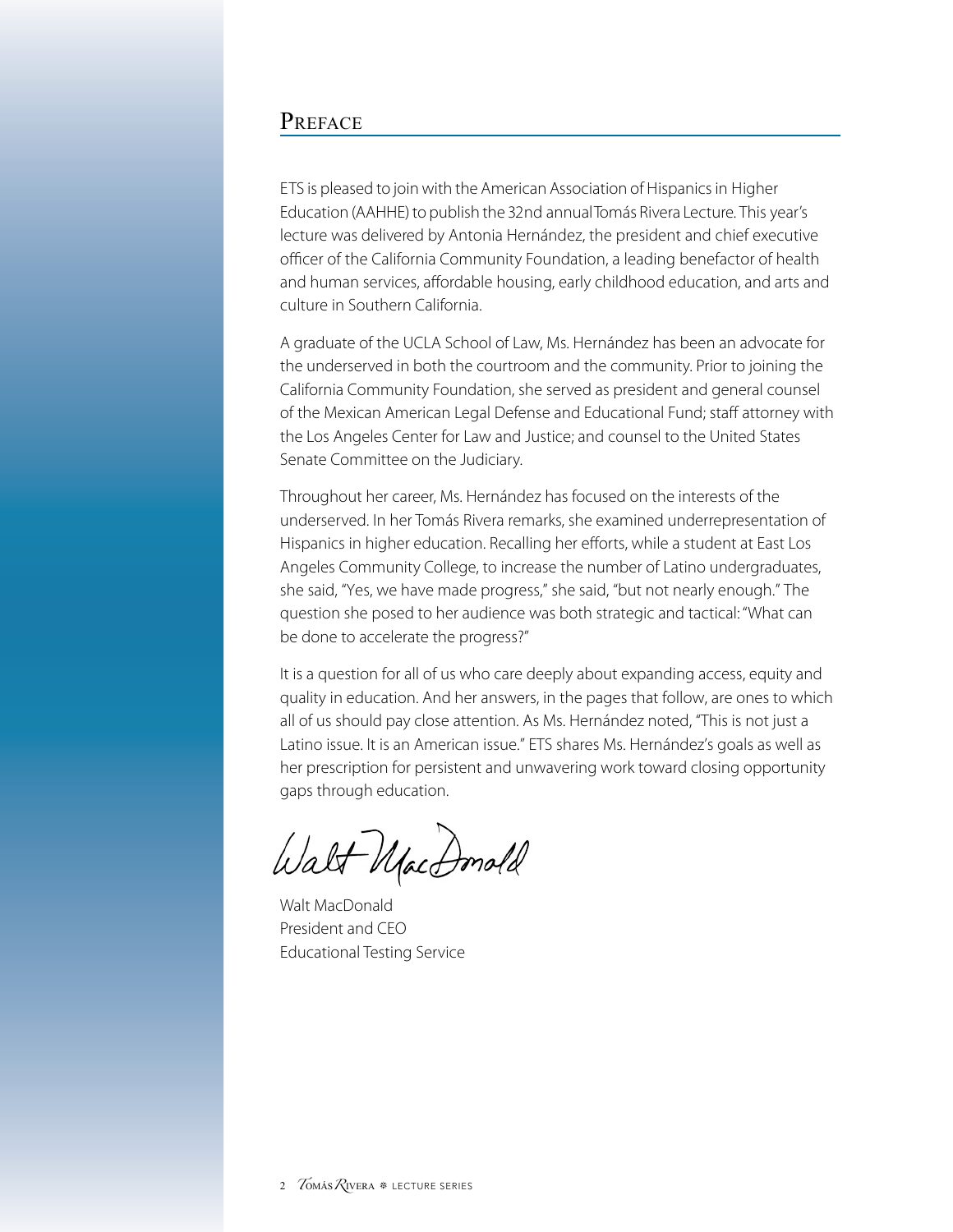# <span id="page-6-0"></span>About the Tomás Rivera Lecture

Each year a distinguished scholar or prominent leader is selected to present the Tomás Rivera Lecture. In the tradition of the former Hispanic Caucus of the American Association for Higher Education, AAHHE is continuing this lecture at its annual conference. It is named in honor of the late Dr. Tomás Rivera, professor, scholar, poet and former president of the University of California, Riverside.

#### **About Tomás Rivera**



Author, poet, teacher and lifelong learner, Tomás Rivera was born in Texas to farm laborers who were Mexican immigrants. Neither parent had a formal education.

He received B.S. and M.Ed. degrees in English and administration from Southwest Texas State University, and his M.A. in Spanish literature and a Ph.D. in Romance languages and literature from the University of Oklahoma. Rivera also studied Spanish culture and civilization at the University of Texas, Austin and in Guadalajara, Mexico.

He taught at Sam Houston State University and was a member of the planning team that built the University of Texas, San Antonio, where he also served as chair of the Romance Languages Department, associate dean and vice president.

In 1978, Rivera became the Chief Executive Officer at the University of Texas, El Paso, and in 1979, he became Chancellor of the University of California, Riverside. Rivera was an active author, poet and artist. By age 11 or 12, he was writing creatively about Chicano themes, documenting the struggles of migrant workers. He did not write about politics and did not view his work as political. He published several poems, short prose pieces, and essays on literature and higher education.

He served on the boards of Educational Testing Service, the Carnegie Foundation for the Advancement of Teaching, the American Association for Higher Education, and the American Council on Education. In addition, Rivera was active in many charitable organizations and received many honors and awards. He was a founder and president of the National Council of Chicanos in Higher Education and served on commissions on higher education under Presidents Carter and Reagan.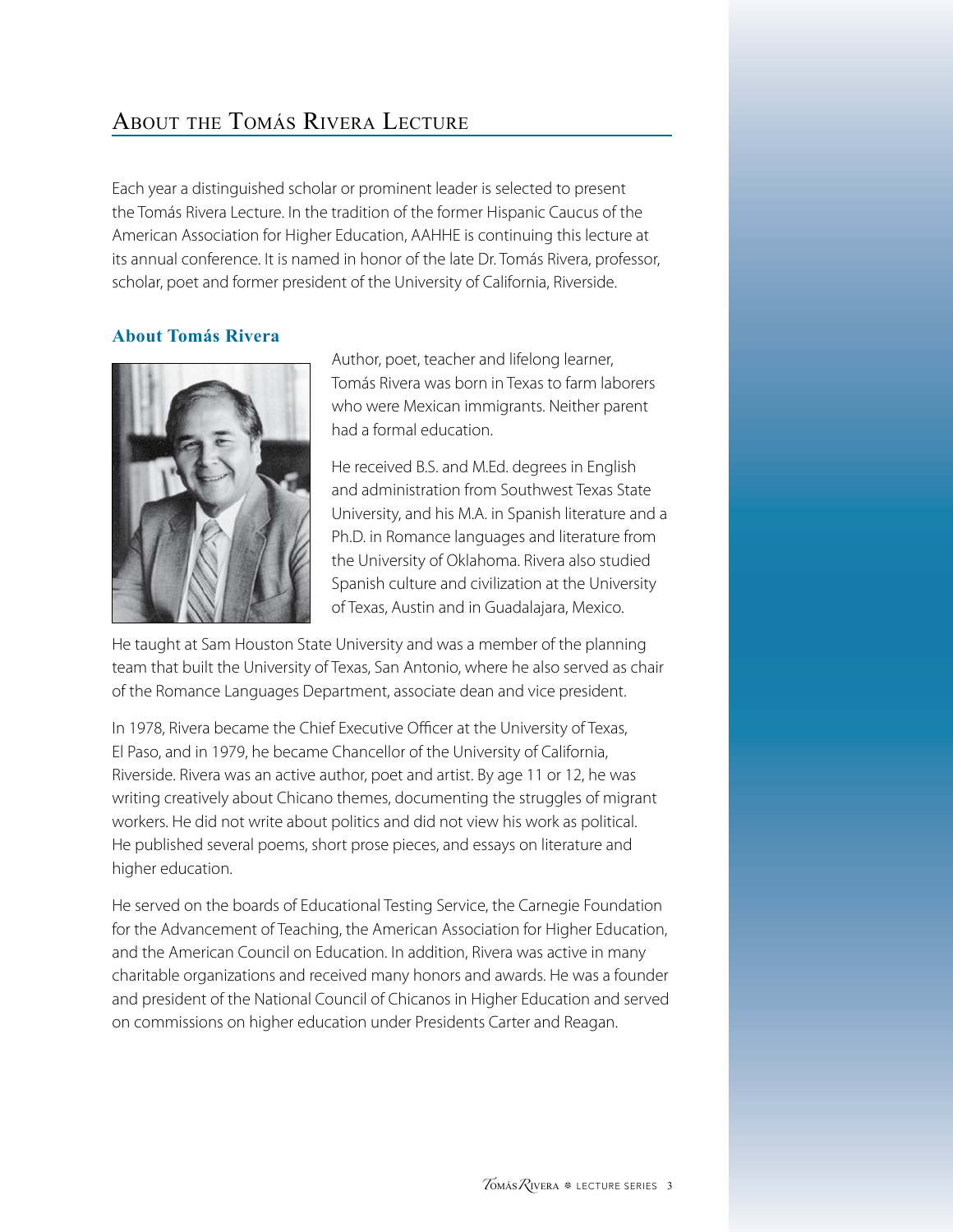#### **Tomás Rivera Lecturers**

| 2016 | Antonia Hernández            | 2000 | David Hayes-Bautista         |
|------|------------------------------|------|------------------------------|
| 2015 | Manuel T. Pacheco            | 1999 | Jim Cummins                  |
| 2014 | Yvette Donado                | 1998 | Samuel Betances              |
| 2013 | Francisco G. Cigarroa        | 1997 | Albert H. Kauffman           |
| 2012 | Luis Ubiñas                  | 1996 | Rolando Hinojosa Smith       |
| 2011 | Rachel F. Moran              | 1995 | Ronald Takai                 |
| 2010 | Charles B. Reed & Jack Scott | 1994 | Norma Cantú                  |
| 2009 | Marta Tienda                 | 1993 | Gregory R. Anrig             |
| 2008 | Jamie Merisotis              | 1992 | Henry Cisneros               |
| 2007 | Sonia Nazario                | 1991 | Toni Morrison                |
| 2006 | Michael A. Olivas            | 1990 | Tomás Arciniega              |
| 2005 | Raúl Yzaguirre               | 1989 | David Hamburg                |
| 2004 | Angela Oh                    | 1988 | Arturo Madrid                |
| 2003 | Piedad Robertson             | 1987 | Ann Reynolds                 |
| 2002 | Harold L. Hodgkinson         | 1986 | Alfredo G. de los Santos Jr. |
| 2001 | Félix Gutiérrez              | 1985 | John Maguire                 |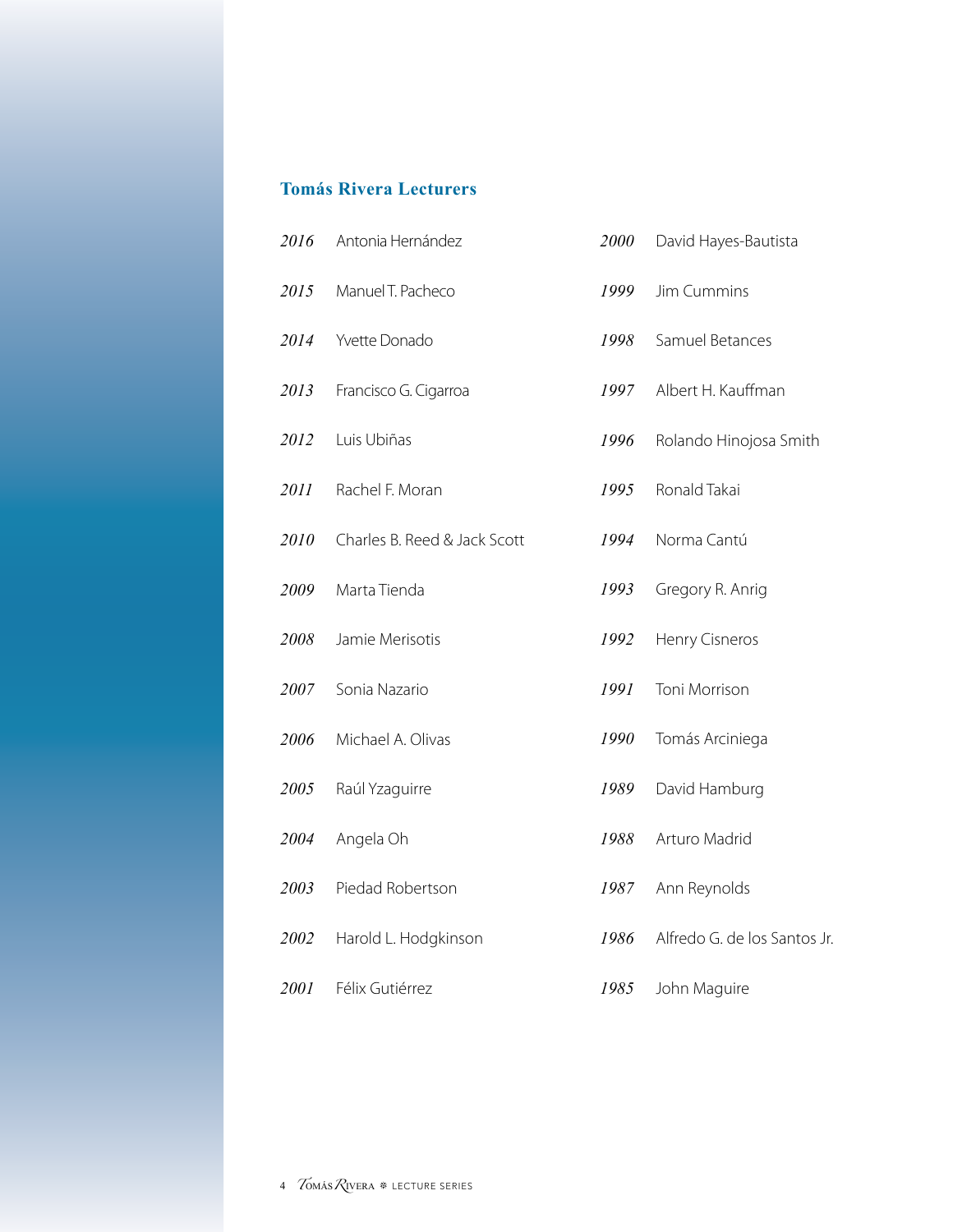#### <span id="page-8-0"></span>**ACKNOWLEDGMENTS**

This publication reproduces the keynote address delivered at the AAHHE annual conference in March 2016, in Costa Mesa, California. AAHHE is grateful for the leadership of its Board of Directors and the members of its conference planning committee for coordinating the appearance of keynote speaker Antonia Hernández.

At Educational Testing Service, Eileen Kerrigan, Sally Acquaviva, Terri Flowers, Jon Rochkind and Darla Mellors provided editorial and production direction and support. The ETS Policy Evaluation and Research Center (PERC) gratefully acknowledges the guidance and support of AAHHE and particularly its President, Loui Olivas, in the publication of the Tomás Rivera Lectures.

## The AAHHE-ETS Alliance



For 10 years, ETS has supported the American Association of Hispanics in Higher Education (AAHHE). As Executive Director of the ETS Center for Advocacy and Philanthropy, I have had the pleasure of working with AAHHE in sponsoring and designing the Outstanding Dissertations Competition, including the Kurt M. Landgraf Outstanding Dissertation Award, and the Latino/a Student Success Institute. We are grateful to the ETS Policy Evaluation and Research Center for publishing the annual Tomás Rivera Lecture.

Each of these highly rewarding initiatives aligns

with the ETS commitment to support the underserved and underrepresented student populations, and with our mission of helping to advance quality and equity in education for all learners. We are honored that Antonia Hernández was selected to present the 2016 Lecture.

ennam. Hoeen

Lenora M. Green Executive Director Center for Advocacy and Philanthropy Educational Testing Service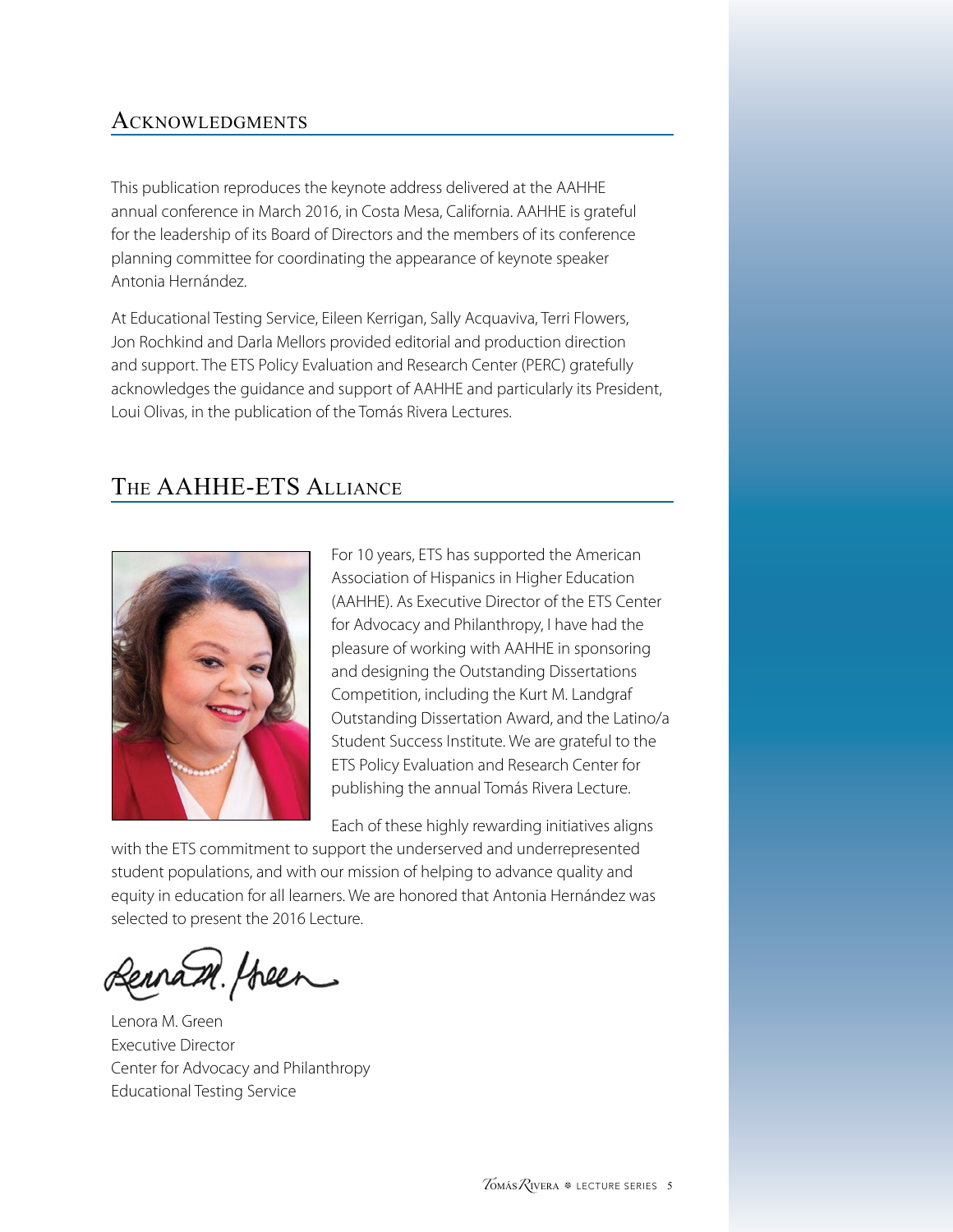### <span id="page-9-0"></span>Antonia Hernández Delivers Tomás Rivera Lecture

I first met our Tomás Rivera Lecturer when she was President and General Counsel of the Mexican American Legal Defense & Education Fund, one of the premier advocacy organizations in the country. Before joining MALDEF as a Regional Counsel in Washington in 1981, she was a staff attorney with the Los Angeles Center for Law and Justice and then worked as counsel to the United States Senate Committee on the Judiciary.

She was nationally recognized for her commitment toward the betterment of underserved communities in Los Angeles and beyond. Since February 2004, she has been the Chief Executive Officer and President of the California Community Foundation, where she oversees all operational and programmatic activities.

She has been a director of Local Initiatives Support Corporation since January 2007; Grameen America, LLC since October 2013; of Golden West Financial Corporation since 1995; of California Community Foundation; and a Trustee of the Rockefeller Foundation. She also serves



*Jim Estrada Principal Estrada Consulting Group*

on various commissions, advisory boards, committees and panels, including the Pacific Council for International Policy. She serves as a member of the Boards of Directors of the American Constitution Society, the Center for Budget and Policy Priorities, the national American Automobile Association, and the Automobile Club of Southern California.

She serves on the Commission on Presidential Debates, the Institute of Politics at Harvard University's John F. Kennedy School of Government, the Center for Talented Youth at Johns Hopkins University, the JFK Library Foundation Profile in Courage Award Committee and the UCLA School of Law Board of Advisors. She is a frequent public speaker and has received a number of honorary degrees and awards.

She is a member of the State Bar of California, District of Columbia Bar, American Bar Association and the Mexican American Bar Association of Los Angeles, and a Fellow of the American Law Institute. She earned her bachelor's degree in history from the University of California, Los Angeles, and also holds a J.D. from UCLA.

Ladies and gentlemen, it is my pleasure and honor to present the 2016 Tomás Rivera Lecture presenter, a role model, community leader and my friend: Antonia Hernández.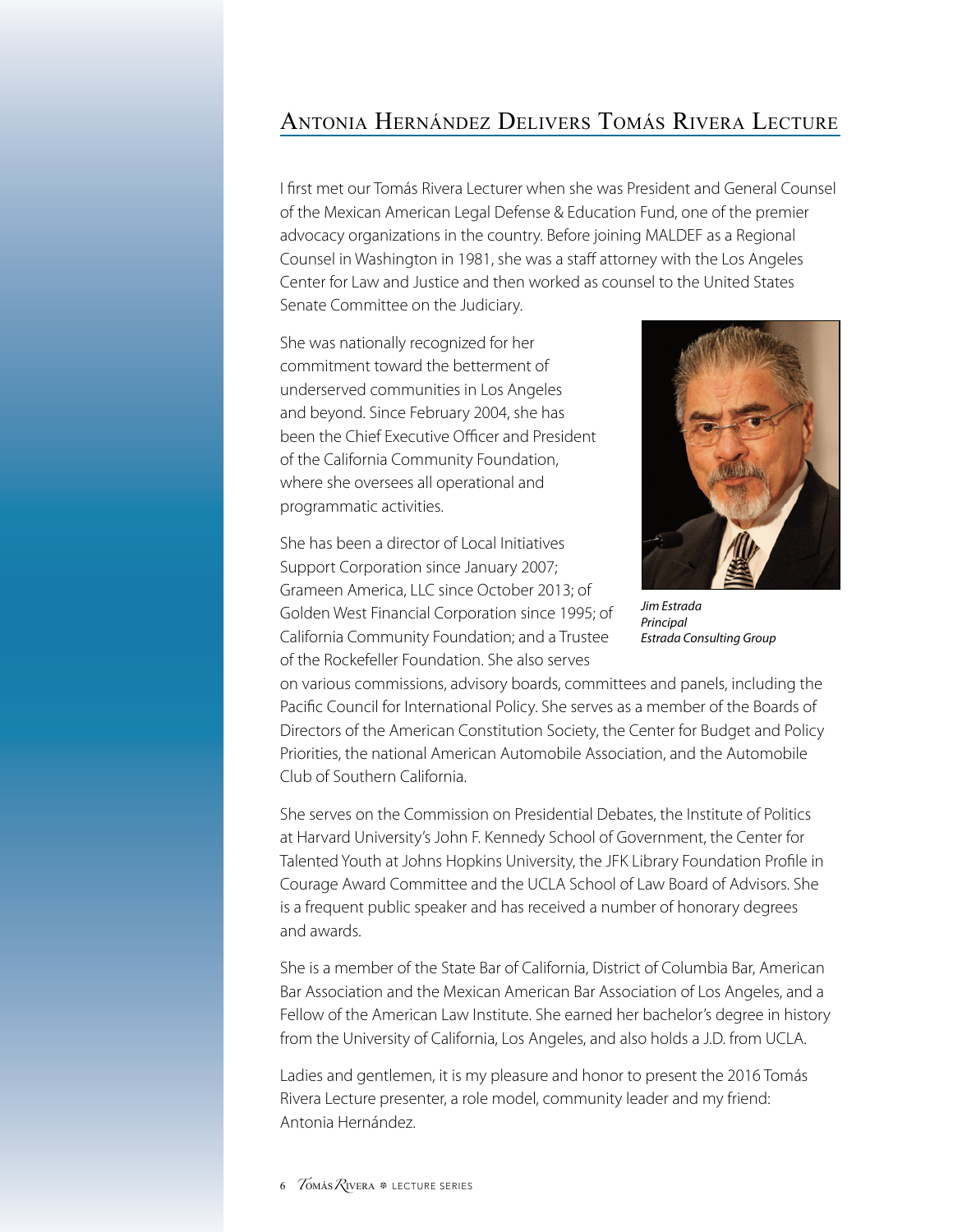Good evening, *buenas tardes*, welcome to Southern California. I'd first like to mention the recent passing of one of the early pioneers of Latina/o academia, Juan Lara. It is a privilege to be here with you tonight. I first gave the Tomás Rivera lecture in 1992 at Stanford University. I believe it was a few years ago that I addressed you in San Antonio, Texas. I first want to thank Dr. Loui Olivas for inviting me back — I guess I did not do too badly last time. I see many friends in the audience, many *veteranos*, who have been in the struggle to improve the education, economic, social and political well-being of Latinos in the U.S. I am also thrilled to see so many young faces — it shows that our future will be in good hands.

As a young community college student at East Los Angeles Community College, I recall volunteering with the Mexican American Student Association, one of the early college organizations created by Latinos for Latinos. One of our priorities was to increase the number of Latinos in college. That was in 1966. Well, it seems that not much has changed. The question remains: Is the glass half empty or half full? I will suggest that we have made progress; when the glass is empty, filling the glass seems like an impossible task. Yes, we have made progress, but not nearly enough.

One of the things that has changed is that we now have a small but significant number of us who have made it. If you doubt that we have made progress, just look around this room. Back in 1966, we could have probably met in one small room. The question for us tonight is, what can be done to accelerate the progress?

The economy will need up to 2.3 million additional college-educated workers by 2025. That is only nine years from now. We are talking about our junior high school students of today.

In California, Los Angeles County is home to one-third of California Latinos. We are 48 percent of the total population. Here in Orange County, the perception is that this county is predominately white. Well, here are the facts: 34 percent of the Orange County population is Latino. California is the most populous state in the country, with an estimated 38.5 million residents. More importantly, it is home to more than 15 million Latinos. We are almost one-half of California's population. In fact, Latinos have become the largest ethnic group in California, outpacing the White population.

These demographic changes compel us to work even harder. The future of our community rests in our ability to close the opportunity gap. Much is at stake! Latinos will soon become a significant percentage of the United States population. But numbers alone do not make things better. For our community <sup>1</sup> The economy will<br>need up to 2.3 mil *need up to 2.3 million additional collegeeducated workers by 2025. That is only nine years from now. We are talking about our junior high school students of today. "*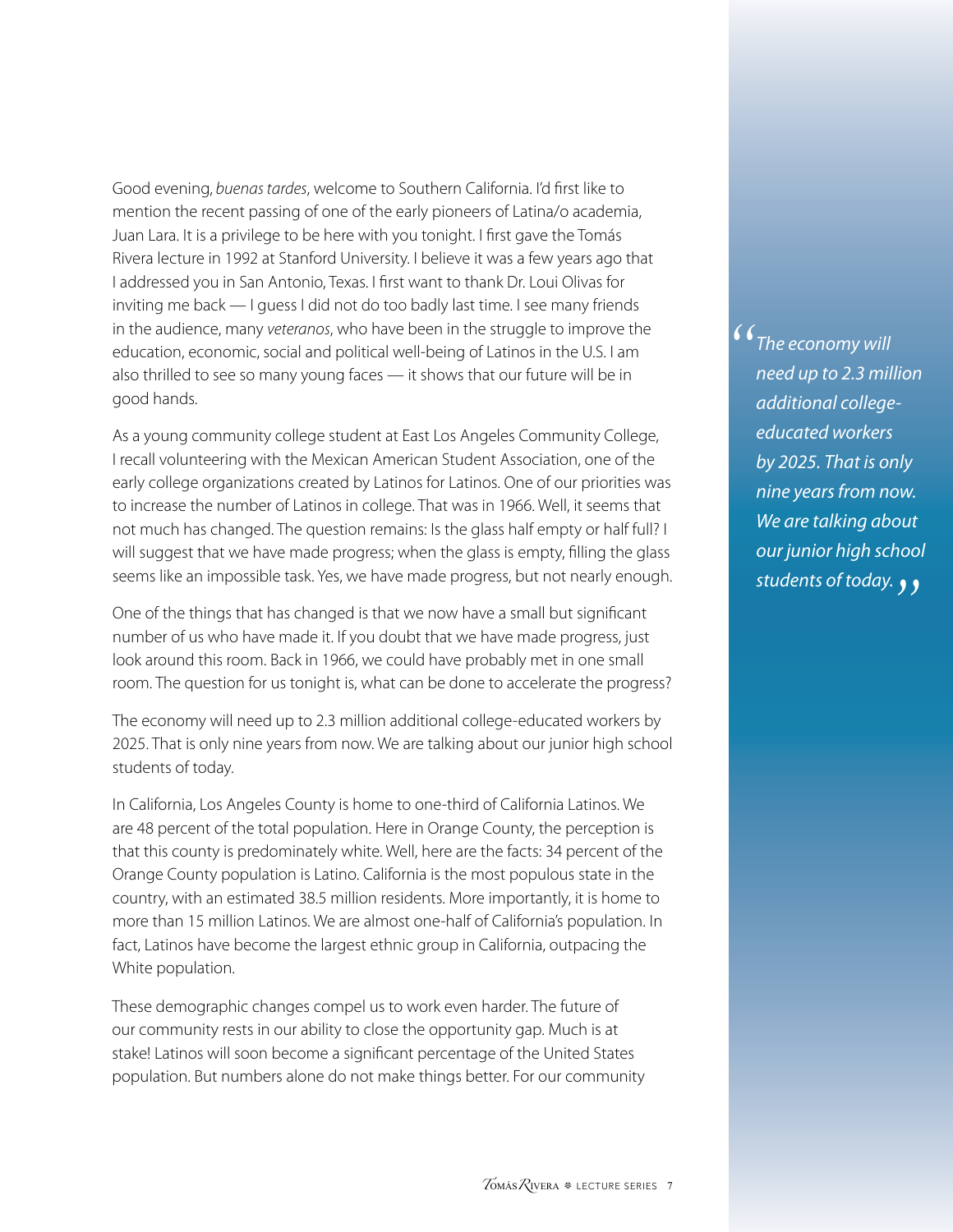EDUCATION is the key — not only for our future well-being, but for the well-being of the nation.

So what is the call to action? What is the agenda?

First, we must recommit to continue as agents of change. We must come forth with solutions, not just demands. And we must show by our actions that we are a community determined to work for and define our destiny. We must be willing to challenge the status quo even if it affects us personally.

It has been difficult for many of us to reach our current status; we have worked hard. Unfortunately, we can't afford to sit back and enjoy our hard-earned rewards. Our work is not done. Change does not come easy. Change does not happen without discomfort, including our own.

So, what can we do? Here are a couple of suggestions:

First, update the statewide plans for higher education.

As a starter, we must demand an update of the statewide plans for higher education. Currently, all education institutions are undergoing significant stress. All need to change. Most, if not all, of the institutions of higher learning are still functioning with a 20th-century model that no longer works. A report just issued by the Harvard School of Education concludes that unless changes are made, higher education will be only for the wealthy.

In 1966, my poor, working-class parents could afford to send me to college. The community college fee was less than \$25 a semester, and the UCLA fees when I started in 1969 were \$87 per semester. Today, a working-class family struggles to afford to pay the fees to go to a community college. For many, a university is out of their reach. Few of those who do enter a four-year institution graduate. They are left with few life skills but huge debt. We need to demand that our legislators reinvest in education.

Demographically, we are a different country than in the 20th century. Technology has dramatically changed how we learn. Today's workforce demands a different way of thinking and working. Most students are older, have a family to support, and work. Have you changed how you teach? Have you incorporated technology and changed class schedules to allow flexibility so working individuals can attend college?

You need to model the change you want to see. The public and legislators are unhappy with the current state of affairs. Many are demanding better results for

<sup>1</sup> When the glass is<br>empty, filling the *empty, filling the glass seems like an impossible task. Yes, we have made progress, but not nearly enough. "*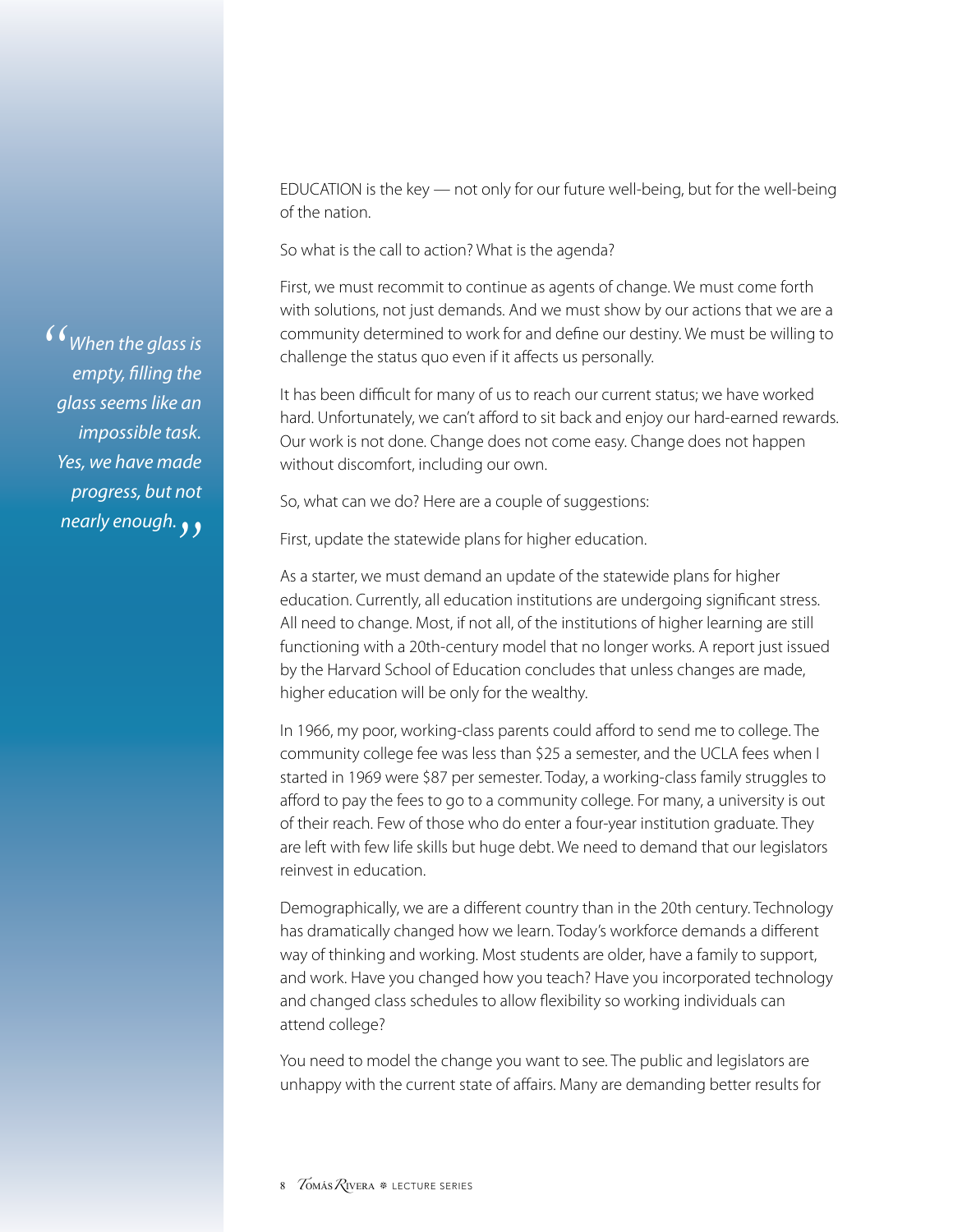the public's investment. This is the time and place where we can make a difference.

We now have increasing numbers of Latino elected officials to influence how the statewide plans are revised. Many of our Latino elected representatives were the first to go to college; they know and understand. We need to work with them and hold them accountable. You all must become forceful advocates for more education funding. Updating the statewide plans for higher education and increasing public funding must become a priority. This is not just a Latino issue it is an American issue.

Second, we must revamp the community colleges. For many of our Latino students, the pathway to college is through the community colleges. We must improve the curriculum and provide students with clear transfer pathways to four-year institutions. For those who want to learn a trade, we must ensure that the skills students learn are what the workforce requires. And we must improve graduation rates. As most of you know, Latino students who do go to college attend community colleges and most drop out — no college degree, just a big loan obligation.

Third, demand and work for improving the educational pipeline. Make no mistake — the biggest barrier for our students is a lack of a high school diploma. And even many of those who graduate do not have the skills to do college work. Changes must begin in pre-school, elementary and secondary education. Many of our students do not graduate with the appropriate skills to pass college-level courses. For too many, their first years in community college are spent improving their math, writing and reading levels. Often these students get discouraged; to such students, community college looks like a continuation of high school.

For decades, our primary and secondary schools have failed us. We cannot afford to continue doing more of the same. It did not work then, and it surely is not working now. You must get out and work with the community-based organizations that are organizing parents. Today, we need a two-pronged strategy: working from within while at the same time agitating for change from the outside.

Fourth, we need more and different types of financial aid and wraparound support. We must use our political muscle to increase funding for education at all levels, and specifically college enrollment and growth. We must demand that institutions improve graduation rates. It is no longer good enough to get a student to graduate from high school and get them into college. The goal is to get the student to graduate from college.

<sup>1</sup> The future of our<br> *community rests community rests in our ability to close the opportunity gap. Much is at stake! Latinos will soon become a significant percentage of the United States population.*  $\rightarrow$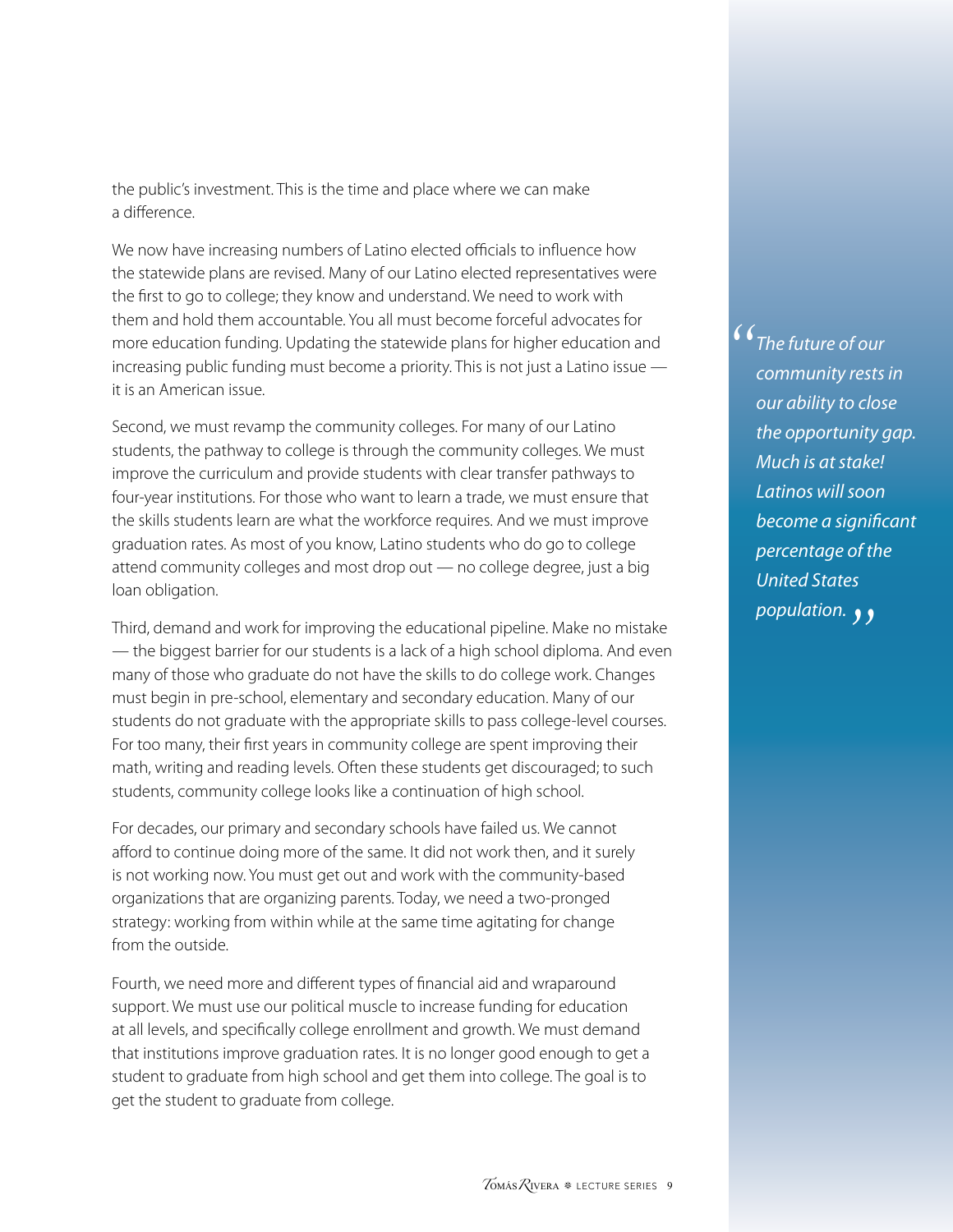

*Pictured (left to right) are Jim Estrada, Antonia Hernández and Michael Stern (Hernández's husband).*

The California Community Foundation has totally revamped our scholarship programs. To respond to this critical situation, we created the Los Angeles Scholars Investment Fund (LASIF) dedicated to increasing college attainment in L.A. County, and specifically for students from low-income families. We do this by funding scholarships and services, and support nonprofits that not only help students prepare for college but also to succeed in college. For LASIF, helping low-income

students get into college is only the beginning. Our nonprofit partners work to ensure students have the personal, financial and academic support needed to successfully complete their degree. Since 2012, more than \$14 million has flowed to L.A. County programs. In 2014–15 alone, more than 17,500 local students benefited from these efforts: 94 percent of students from the inaugural class of 2013 continued to a second year of college. That is nearly 20 points higher than the national average.

Unfortunately, many families do not have the resources to send their children to college. They need financial assistance — grants, not just loans. Here, you can make a difference. We now have the economic means to assist other students. Start a scholarship fund. Many of us in this room were assisted financially with the cost of our college education. We can no longer put the entire onus on the government; we all must also pitch in. If each one of us financially helps or mentors a student, we would double the number of Latinos in college. I urge all of you to read the Harvard report. Unless we drastically change and assure greater access to the poor and middle-class students, we will lose our way.

Fifth, we must address the needs of immigrant students. In California, 94 percent of Latinos under the age of 18 are native-born. Some use this statistic to minimize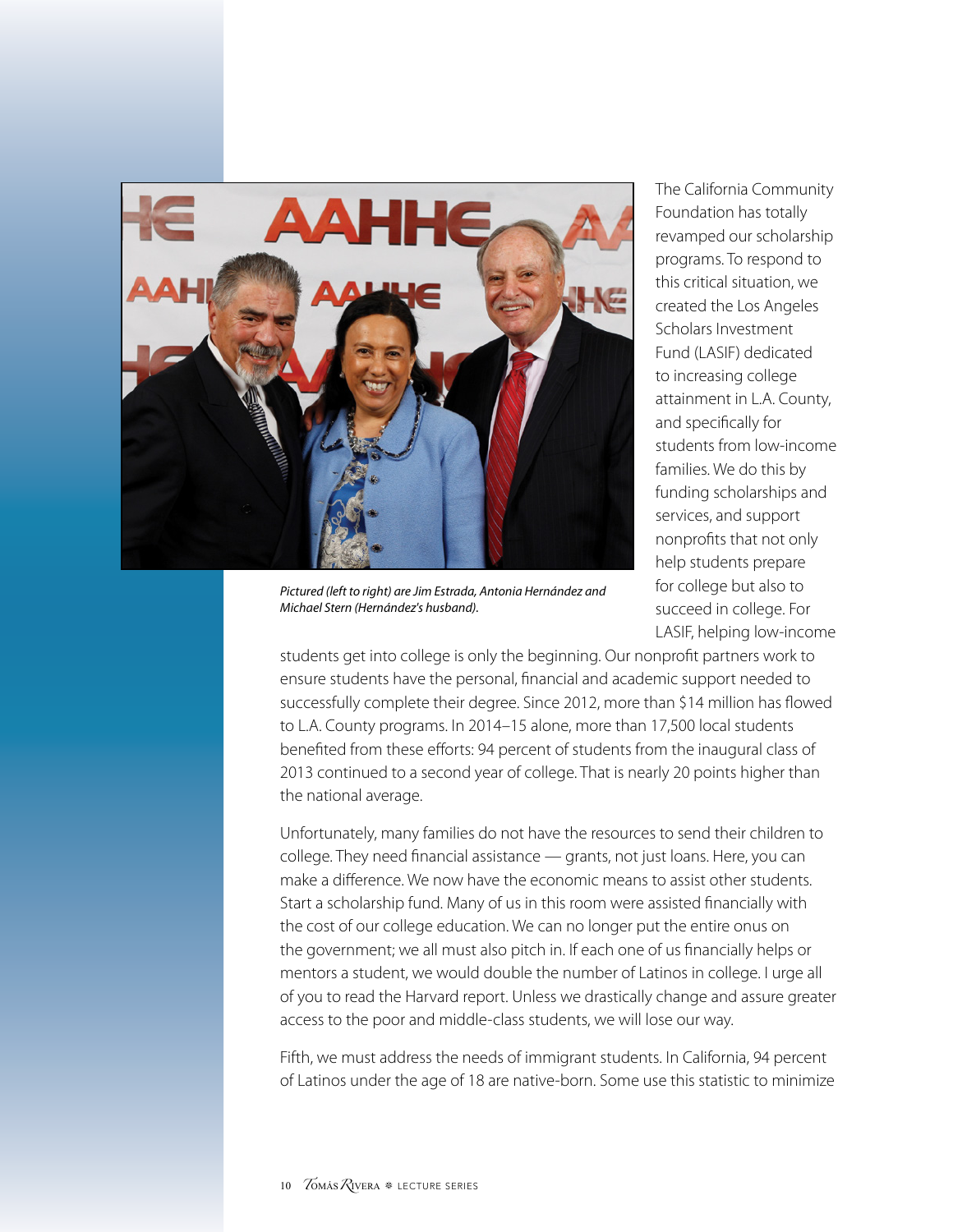the need to give attention to the needs of immigrants. Yet, if you look a little closer, you find that most of these students are the children of immigrants and many of the parents undocumented.

Moreover, a significant number of Latino students are undocumented. In many states, these students do not have access to college or financial aid. But it is not just access and financial aid: we must change the curriculum to make it culturally appropriate. We must create an educational environment that is nurturing and inclusive.

Here in California, we have agitated for changes so that all of our Latino students are able to go to college. These changes did not come easy or happen overnight. It was the agitation, demands from the most vulnerable of our students, the undocumented, that led the fight. We need to learn from the Dreamers: they have put their lives on the line, publically declared their status and are demanding change. We must follow their lead. As they have shown, change does not come without sacrifice.

Sixth, our colleges and universities must commit to invest in increasing diversity. Specifically, we must increase the number of socially committed Latino/a presidents, deans and faculty. We must demand to be at the table where decisions are made. I understand that we all have our jobs to do. But for us, that is not enough. We must assume our responsibility to be role models. Many of us know how important it is to have a mentor who understands, nurtures and supports our work. Many of you hold leadership and positions of influence. Use your positions to open the doors for others. Adopt the mainstream networking model; we all know the importance of connections and relationships. Use your connections, relationships and influence to open the door for other Latinos.

We must demand that more resources are invested in increasing the diversity pipeline. You are a powerful group. There would be enough Latino/a Ph.D.s, Ed.D.s, that if each of you agreed to be a graduate advisor to a Latino graduate student, we could double the numbers in five years.

I challenge this group to adopt a goal of 1,000 Ph.D.s in 10 years. It is doable. It is from these 1,000 that we will get the college presidents, deans and faculty of the future. It is embarrassing that only 4 percent of total college presidents are Latina/o and most serve in community colleges. The needle has not changed in the last 20 years. I urge you to strengthen AAHHE, tax yourselves, fundraise, and build up your advocacy/public policy infrastructure. You need to have a strong voice in the legislative halls throughout the United States. To achieve systemic change, you need resources and the power of your large and growing members. <sup>1</sup> Technology has<br>dramatically cho *dramatically changed how we learn. Today's workforce demands a different way of thinking and working."*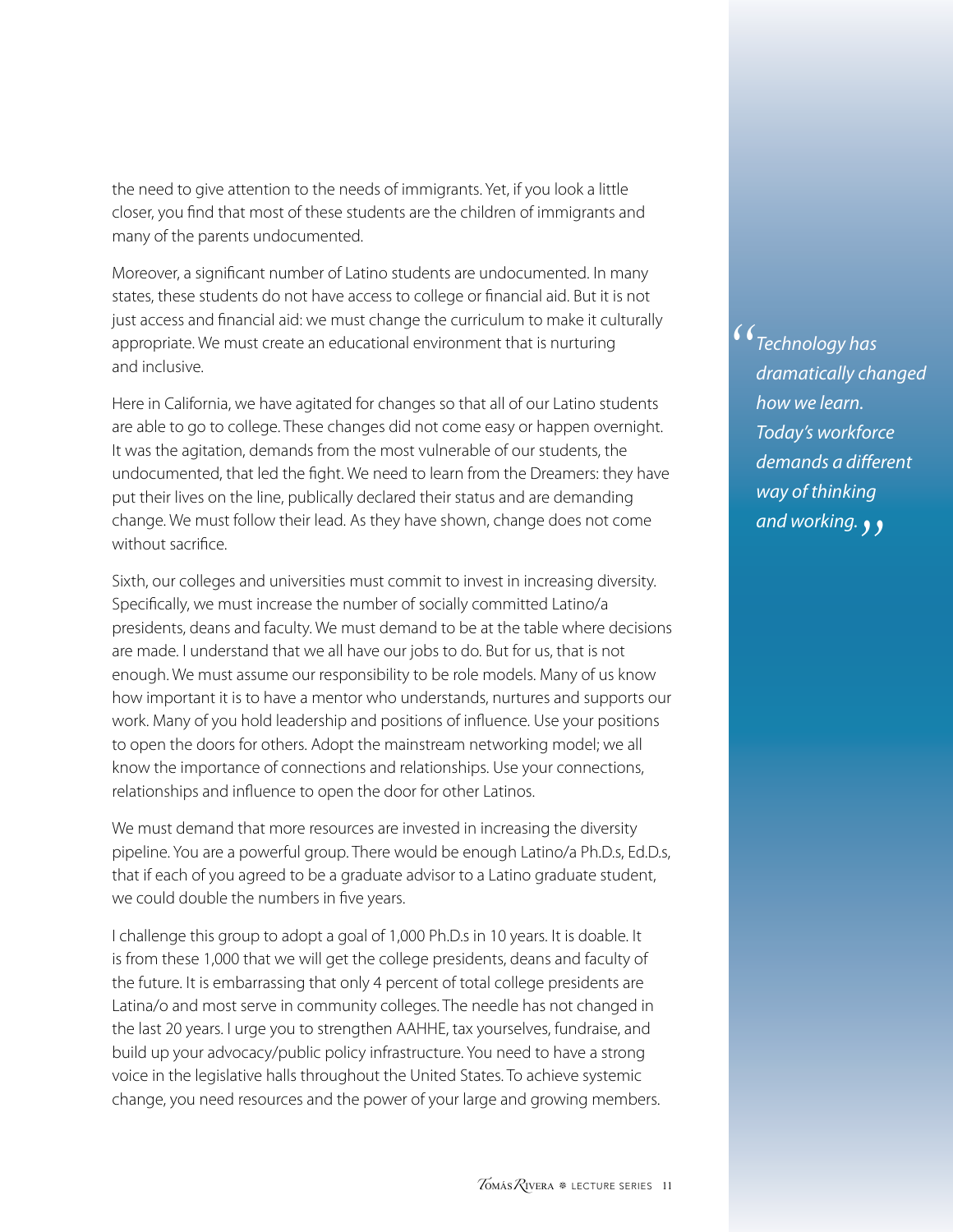In closing, I challenge you to continue being troublemakers, in-your-face advocates. You need not be hostile, but you must be persistent and willing to stay the course. Real, long-lasting change takes patience and time.

Change does not come easy. No one gives up power and influence without a struggle. After 40 years of making trouble, I know. As I look back, I am proud of my work with the Mexican American Legal and Educational Fund. We changed the funding formula for higher education in Texas and other states. We removed barriers and provided access and a pathway for our Latina/o students to succeed. Much more remains to be done. The struggle continues. The key to change is in your hands. *Muchísimas gracias!* 

*It is no longer good " enough to get a student to graduate from high school and get them into college. The goal is to get the student to graduate from college. "*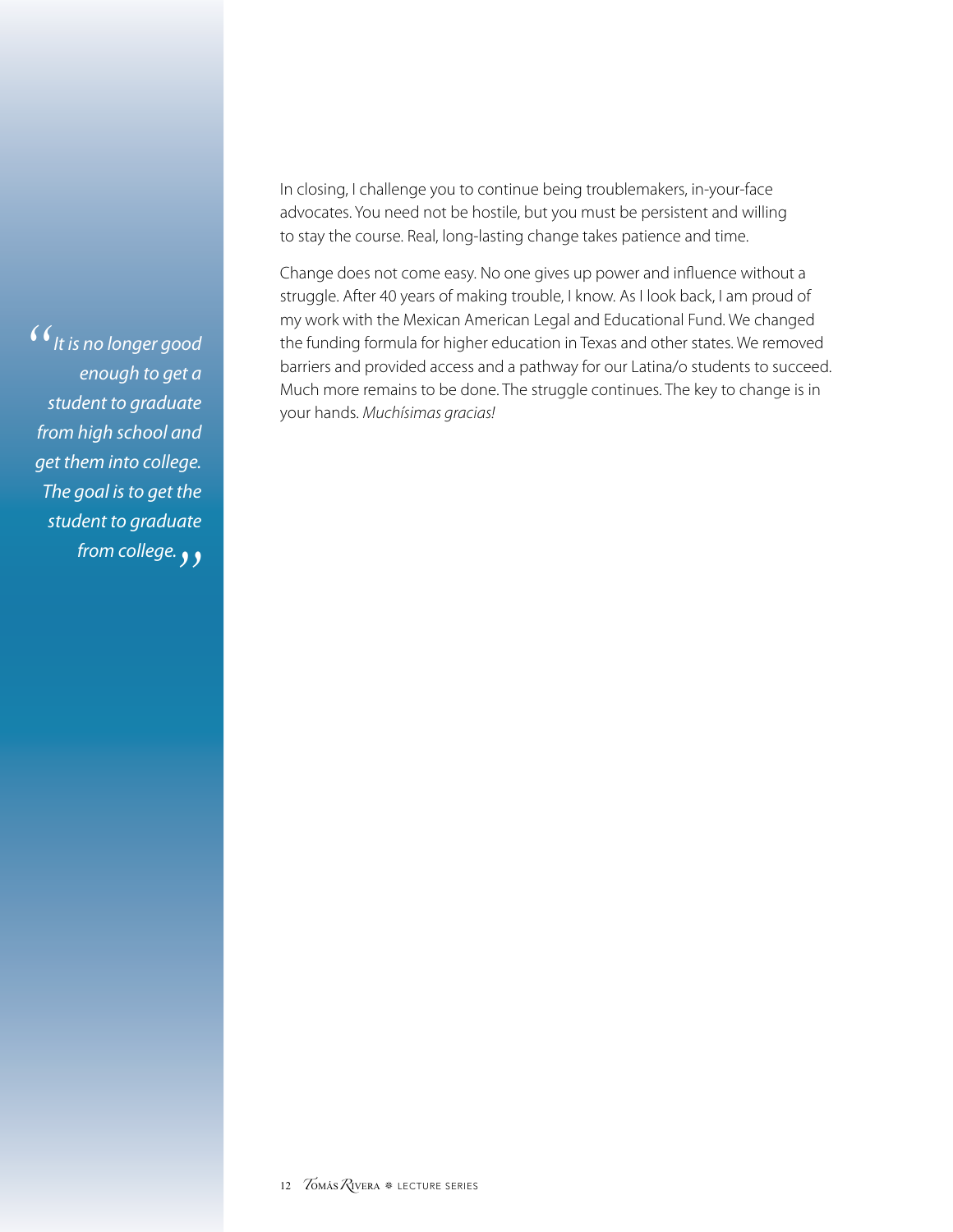### <span id="page-16-0"></span>Speaker's Biography



*Antonia Hernández President and Chief Executive Officer California Community Foundation*

Nationally recognized for her commitment toward the betterment of underserved communities in Los Angeles and beyond, Antonia Hernández joined the California Community Foundation as President and Chief Executive Officer in 2004.

Established in 1915, the California Community Foundation is one of the largest and most active philanthropic organizations in Southern California, with assets of more than \$1 billion. In partnership with its more than 1,200 individual, family and corporate donors, the foundation supports nonprofit organizations and public institutions with funds for health and human services, affordable housing, early childhood education, community arts and culture, and other areas of need.

Previously, Hernández was president and general counsel of the Mexican American Legal Defense and Educational Fund (MALDEF), a national nonprofit litigation and advocacy organization dedicated to protecting the civil rights of the nation's Latinos through the legal system, community education, and research and policy initiatives.

An expert in philanthropy, civil rights and immigration issues, Hernández began her legal career as a staff attorney with the Los Angeles Center for Law and Justice and worked as counsel to the United States Senate Committee on the Judiciary before joining MALDEF in 1981 as regional counsel in Washington, D.C.

Hernández is a board member of the national American Automobile Association, the Automobile Club of Southern California, Center on Budget and Policy Priorities, Council on Foundations and Grameen America. She currently serves on advisory boards and committees including the Commission on Presidential Debates, the JFK Library Foundation Profile in Courage Award Committee and UCLA Board of Advisors, among others. She is a frequent public speaker and has been awarded a number of honorary degrees and awards.

Hernández is a member of the State Bar of California, District of Columbia Bar, American Bar Association and the Mexican American Bar Association of Los Angeles, and a Fellow of the American Law Institute.

Hernández earned her B.A. in history at UCLA in 1970 and J.D. at the UCLA School of Law in 1974.

<sup>1</sup> Updating the *statewide planer statewide plans for higher education and increasing public funding must become a priority. This is not just a Latino issue — it is an American issue."*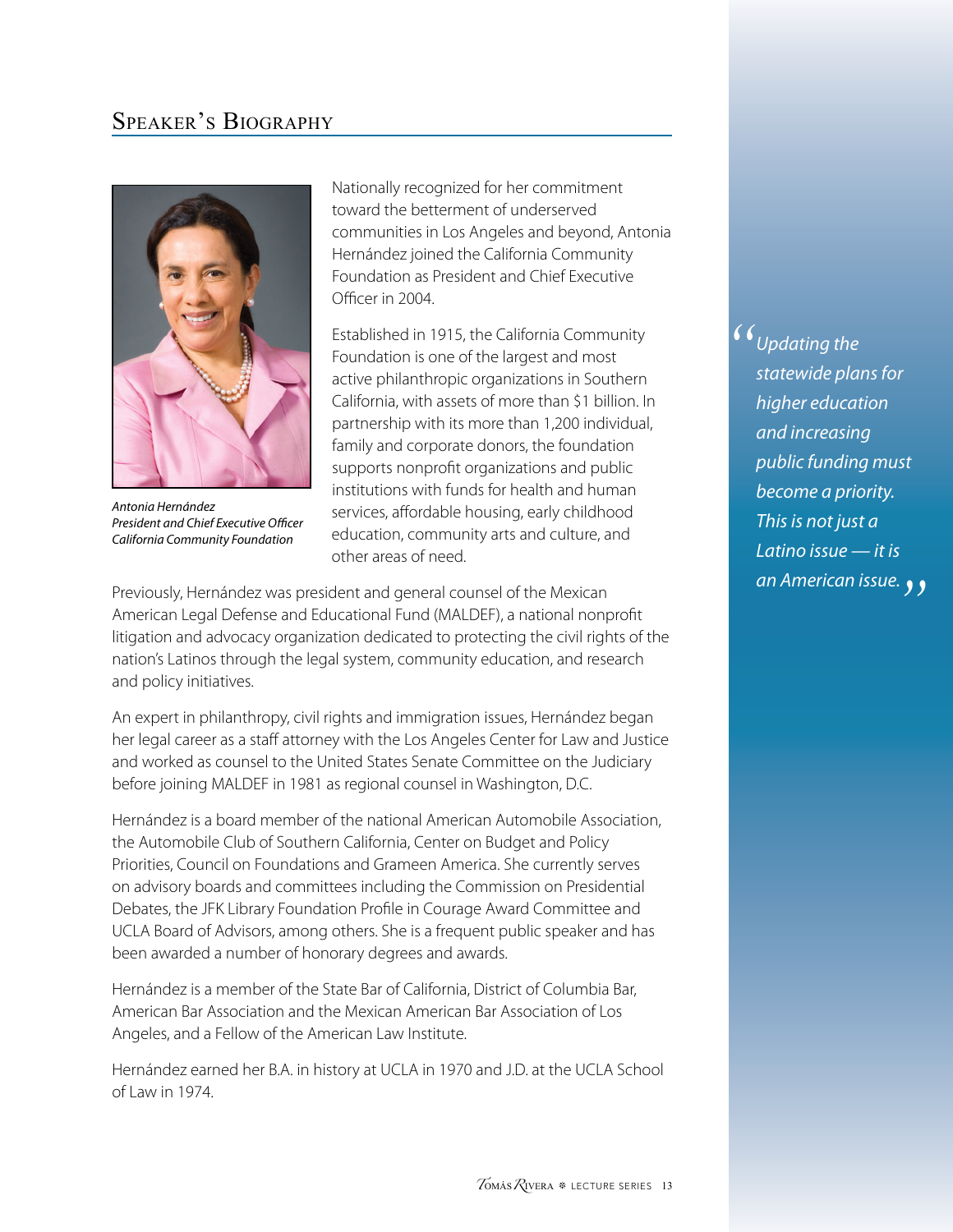| <b>NOTES</b> |  |  |  |
|--------------|--|--|--|
|              |  |  |  |
|              |  |  |  |
|              |  |  |  |
|              |  |  |  |
|              |  |  |  |
|              |  |  |  |
|              |  |  |  |
|              |  |  |  |
|              |  |  |  |
|              |  |  |  |
|              |  |  |  |
|              |  |  |  |
|              |  |  |  |
|              |  |  |  |
|              |  |  |  |
|              |  |  |  |
|              |  |  |  |
|              |  |  |  |
|              |  |  |  |
|              |  |  |  |
|              |  |  |  |
|              |  |  |  |
|              |  |  |  |
|              |  |  |  |
|              |  |  |  |
|              |  |  |  |
|              |  |  |  |
|              |  |  |  |
|              |  |  |  |
|              |  |  |  |
|              |  |  |  |
|              |  |  |  |
|              |  |  |  |
|              |  |  |  |